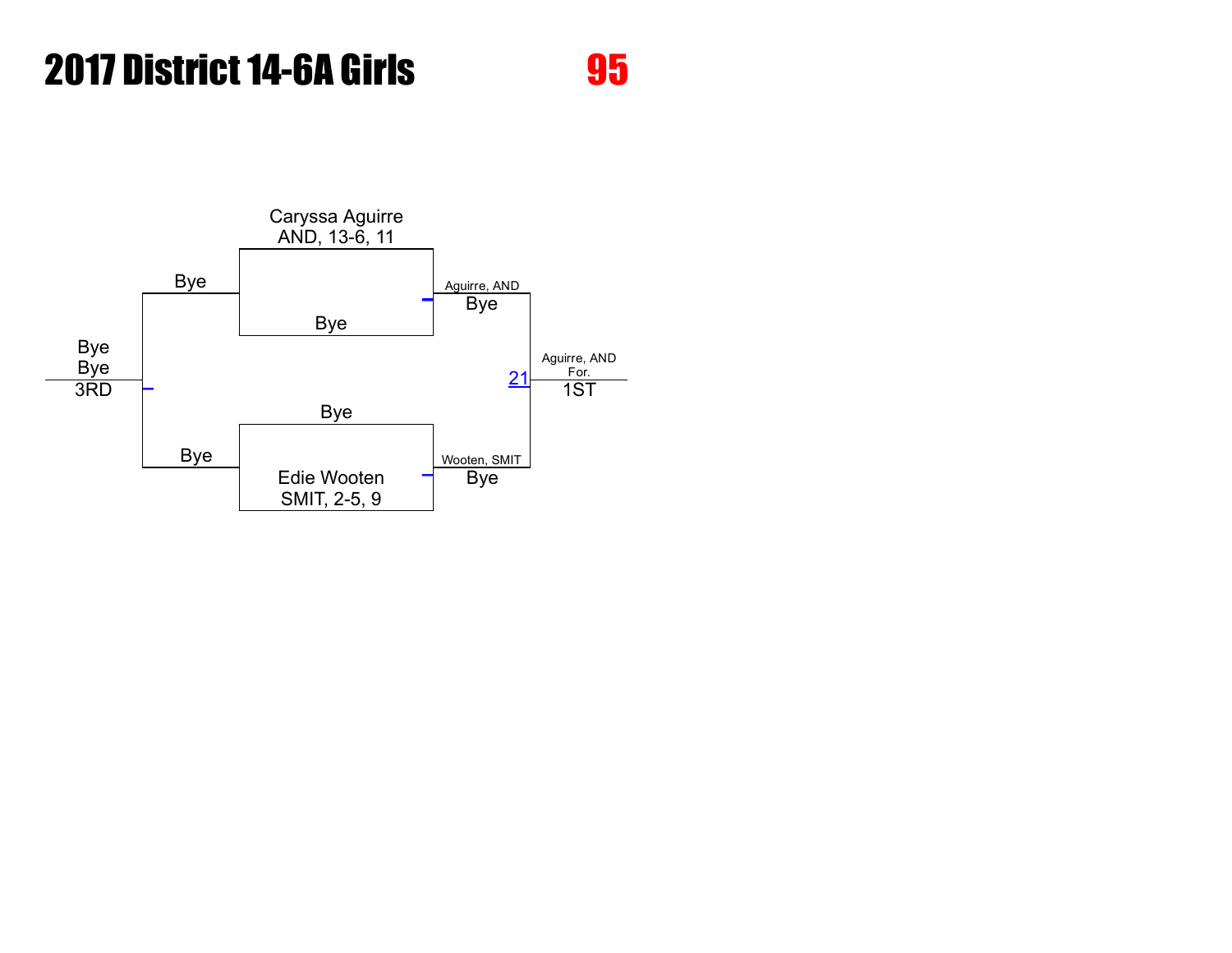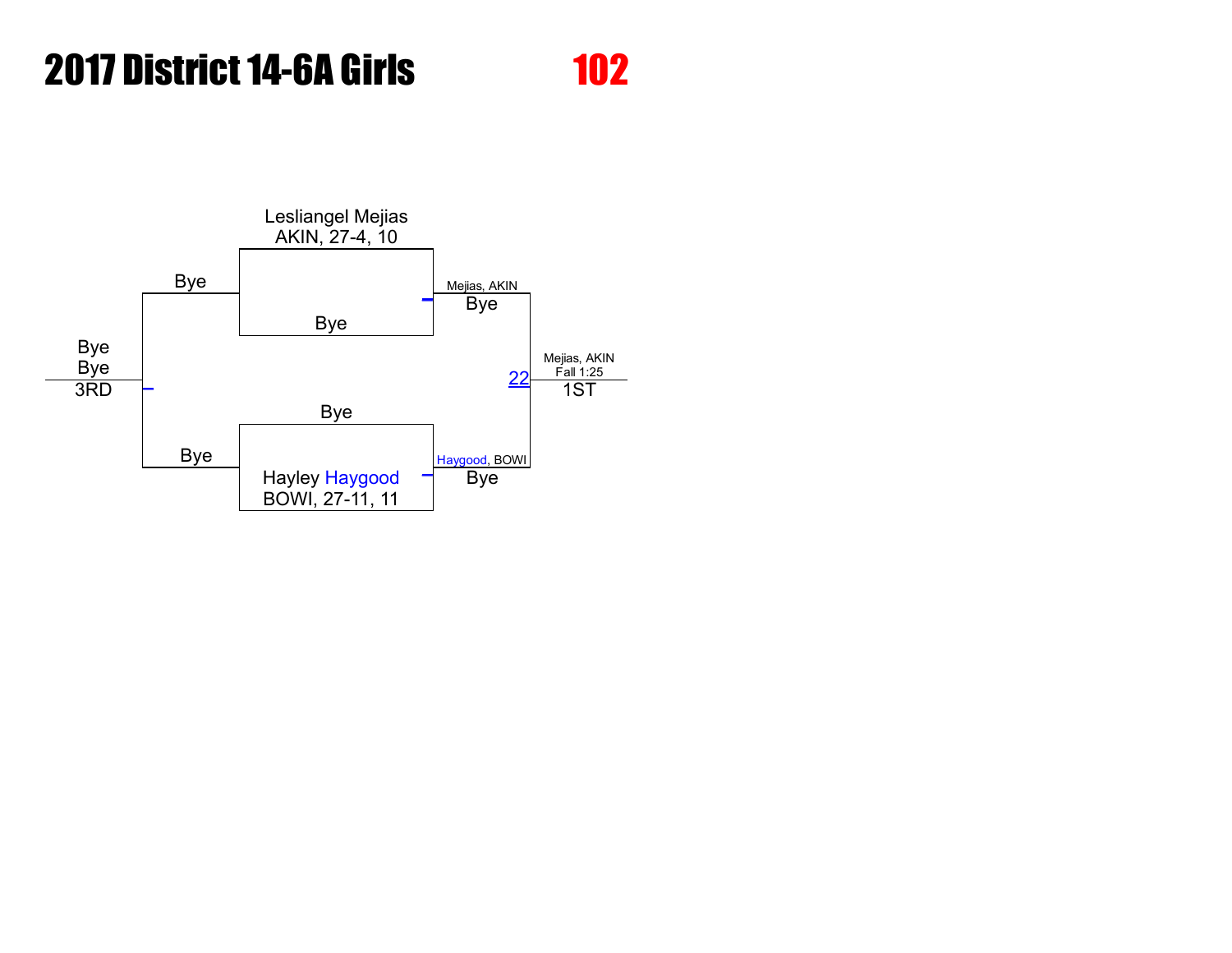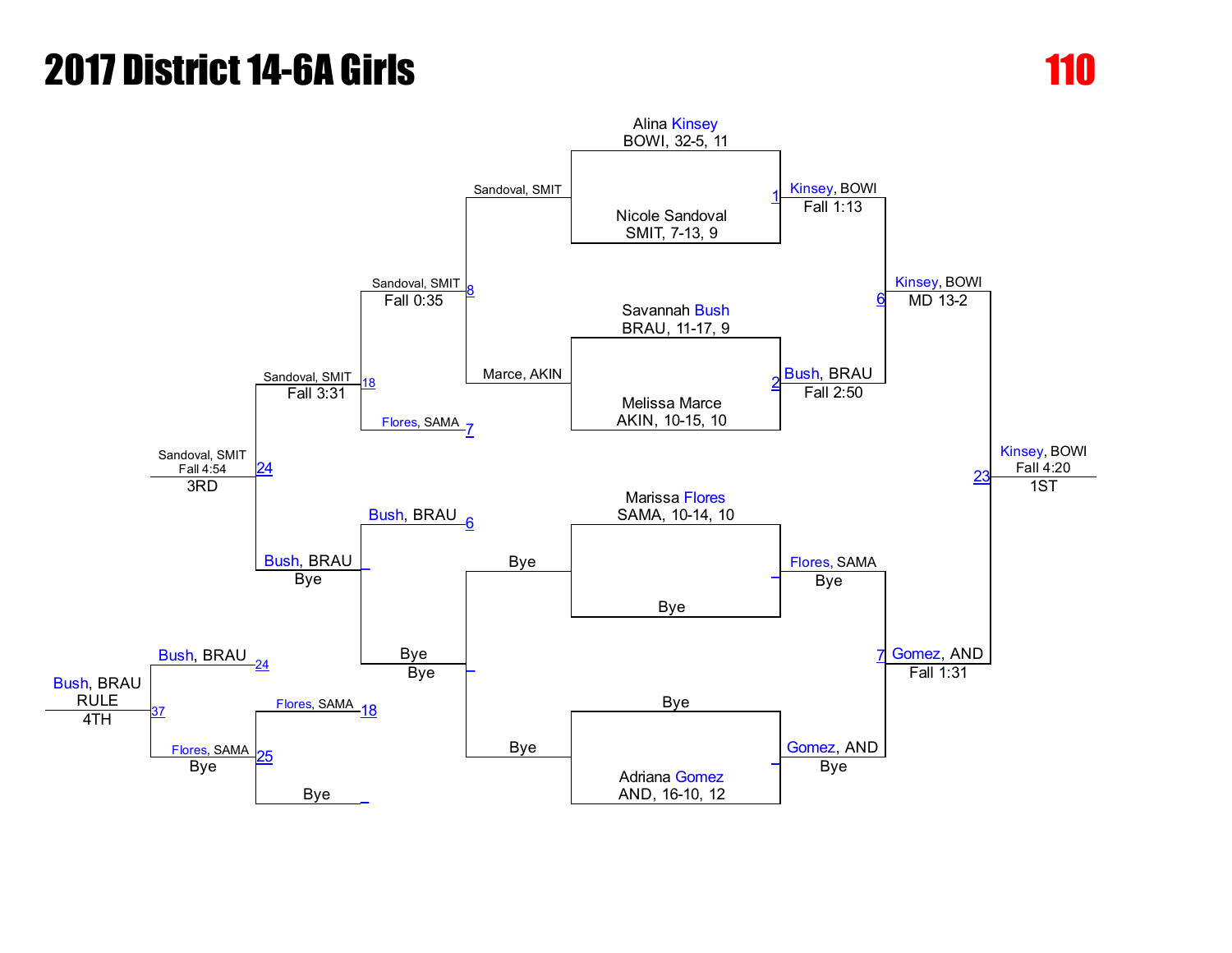# **2017 District 14-6A Girls 119 Annual Control 119 Annual Control 119 Annual Control 119 Annual Control 119 Annu**

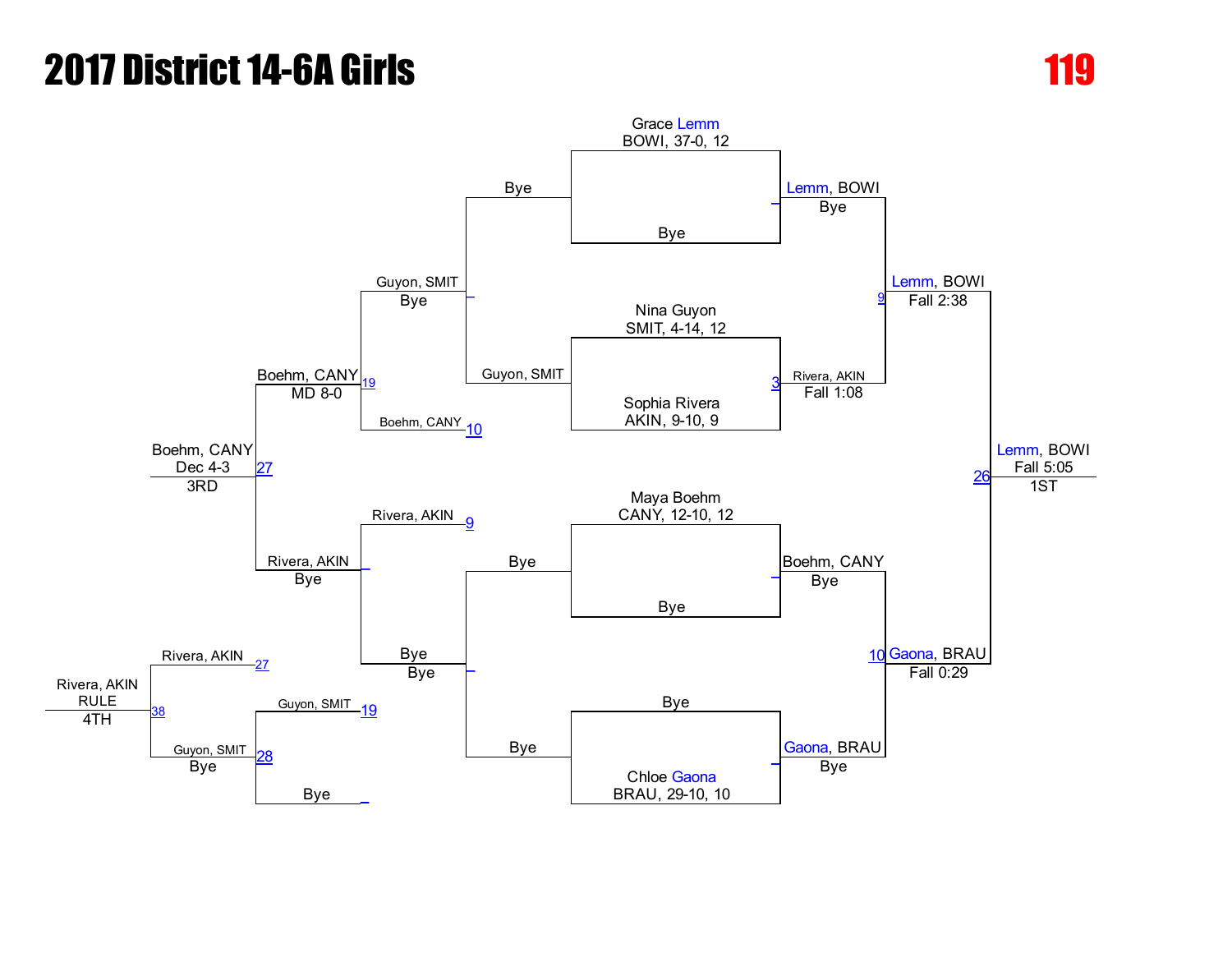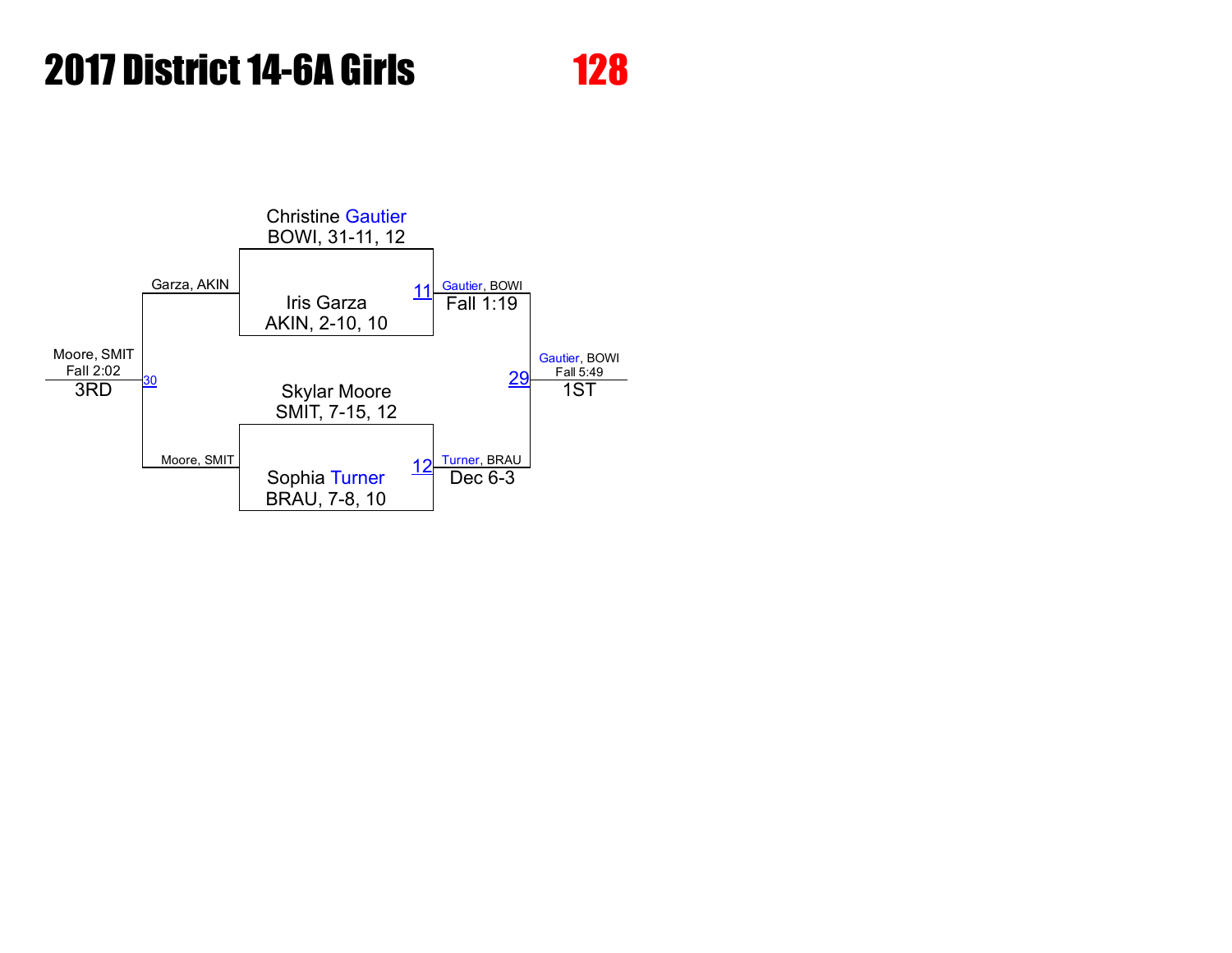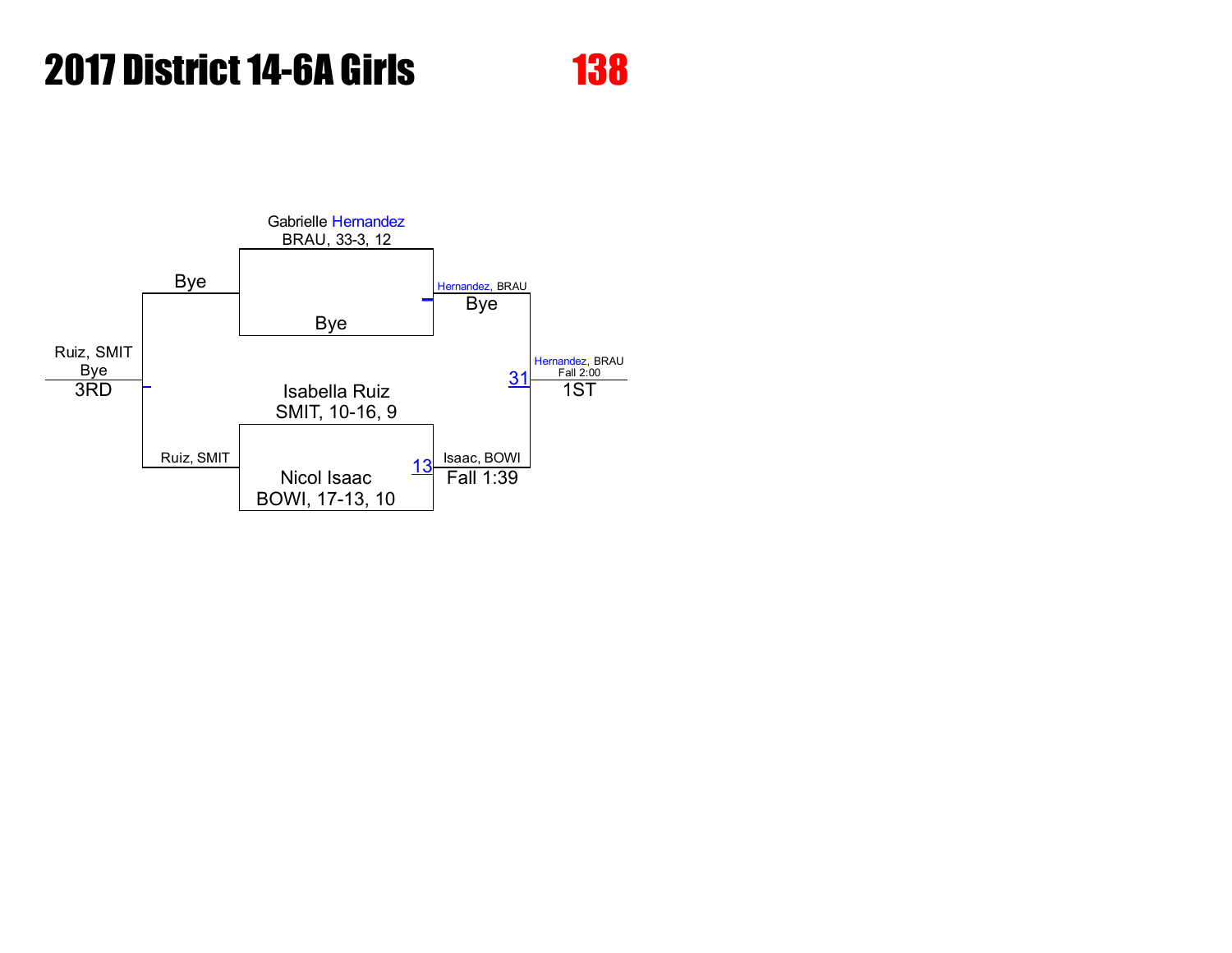# **2017 District 14-6A Girls 148 (1898)**

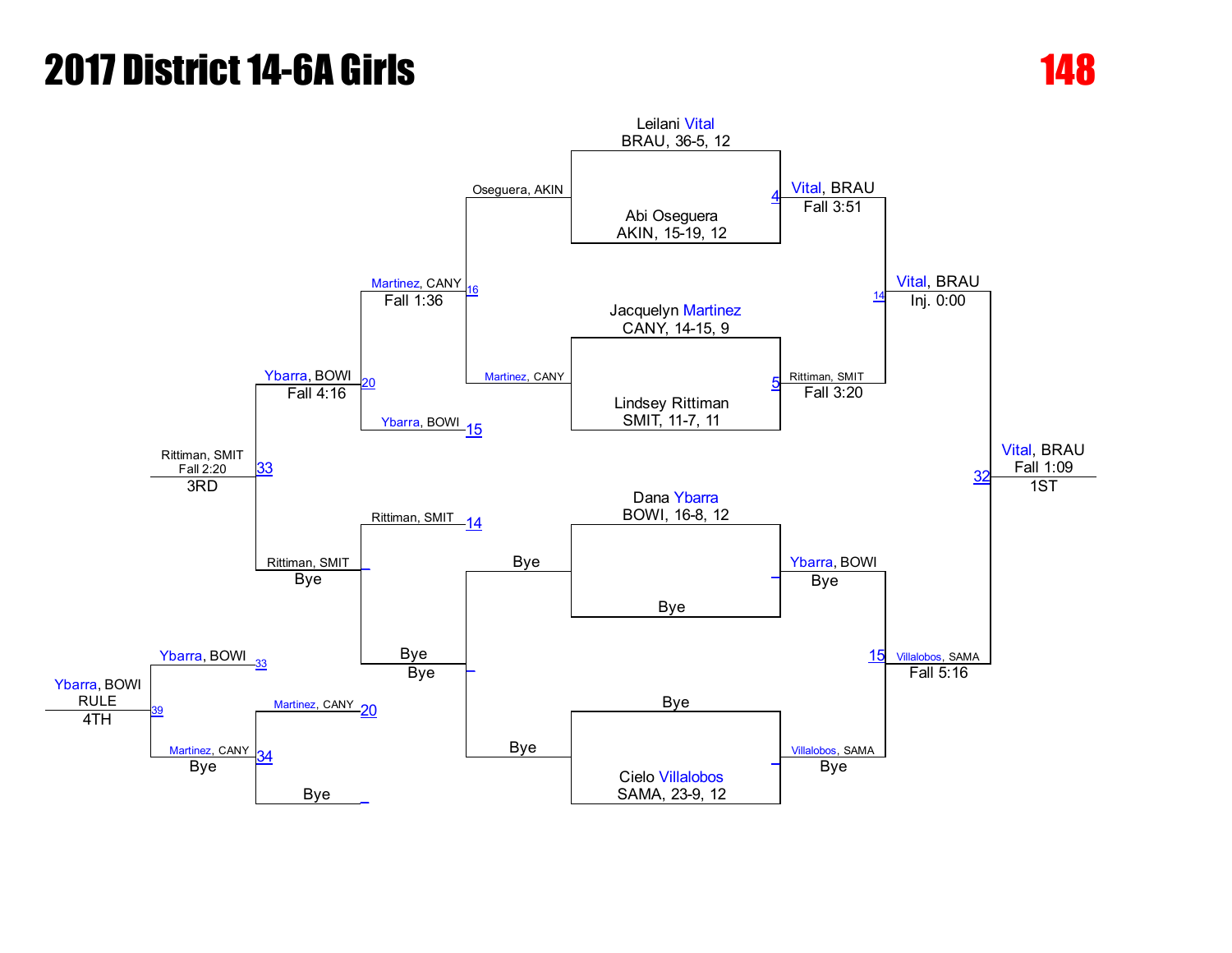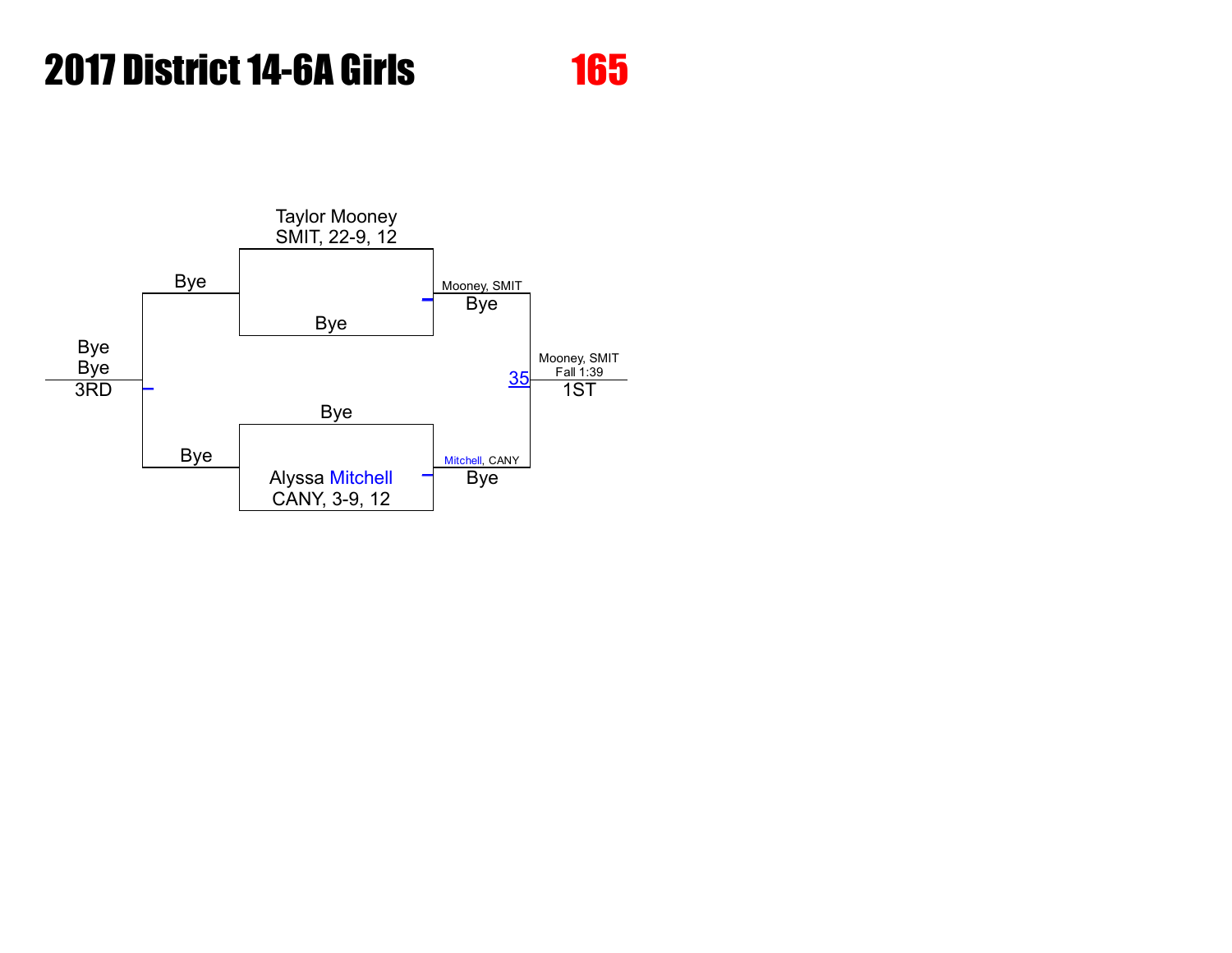